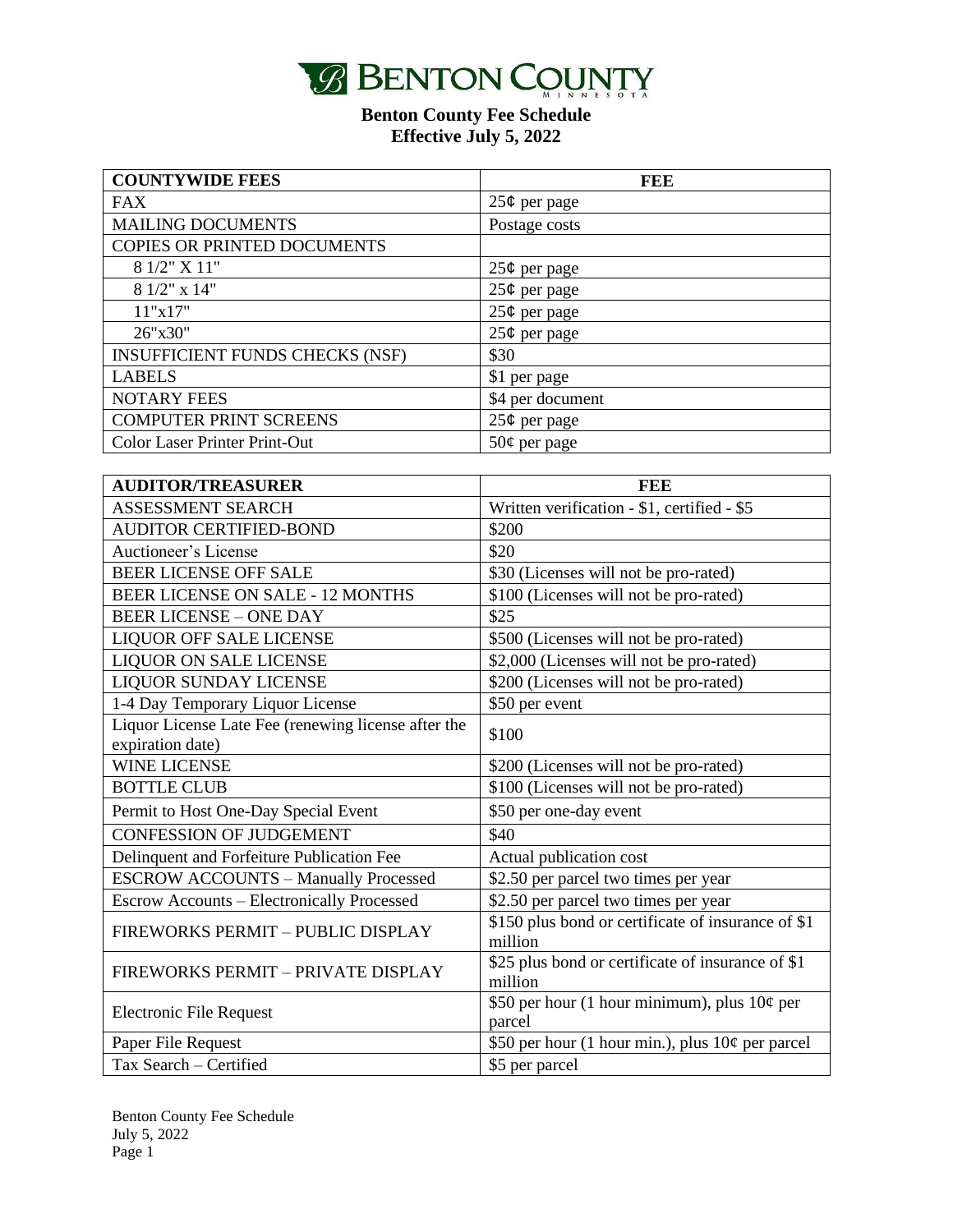

| <b>AUDITOR/TREASURER</b>                         | FEE                                           |
|--------------------------------------------------|-----------------------------------------------|
| Tax Search – Using Staff Time                    | \$5 per parcel                                |
| TIF CERTIFICATE                                  | \$250                                         |
| <b>TOBACCO RETAIL LICENSE FEE</b>                | \$125                                         |
| Tobacco Retail License Late Fee (renewing after  | \$50                                          |
| expiration date)                                 |                                               |
| Large Exhibition Permit                          | \$250 license fee; \$300 inspection fee $1$   |
| Expedited Permit Fee (when issued within 14 days | \$50                                          |
| of the event)                                    |                                               |
| Gravel Tax Administration Fee                    | 5% of gravel tax collections, per MN Statutes |
|                                                  | §298.75 Subdivision $7(b)$                    |
| <b>Precious Metal Dealer License</b>             | \$40 (annually)                               |
| Gambling License Application Fee                 | \$10                                          |

<sup>1</sup> Fee presented for information purposes in this schedule; actual fee amount set by County Ordinance.

| <b>CORRECTIONS - ADULT</b>                                 |                                   |                 | <b>FEE</b>           |                      |           |  |
|------------------------------------------------------------|-----------------------------------|-----------------|----------------------|----------------------|-----------|--|
| ADULT GROSS MISDEMEANOR SUPERVISION FEE                    |                                   |                 | \$200 (one-time fee) |                      |           |  |
|                                                            | ADULT MISDEMEANOR SUPERVISION FEE |                 |                      | \$100 (one-time fee) |           |  |
| <b>URINALYSIS SCREEN</b>                                   |                                   |                 |                      | \$13                 |           |  |
| JUVENILE OUT OF HOME PLACEMENT -<br><b>14 DAYS OR LESS</b> |                                   | See scale below |                      |                      |           |  |
| <b>TOTAL GROSS</b><br><b>ANNUAL FAMILY</b>                 |                                   |                 |                      | <b>FAMILY SIZE</b>   |           |  |
| <b>INCOME</b>                                              | $1-2$                             | $3 - 4$         |                      | $5-6$                | $7+$      |  |
| $$0 - $1,999$                                              | Daily Fee                         | Daily Fee       |                      | Daily Fee            | Daily Fee |  |
| $$2,000 - $9,999$                                          | \$25                              | \$25            |                      | \$25                 | \$25      |  |
| $$10,000 - $14,999$                                        | \$75                              | \$50            |                      | \$50                 | \$50      |  |
| $$15,000 - $19,999$                                        | \$50                              | \$75            |                      | \$75                 | \$50      |  |
| \$20,000 - \$24,999                                        | \$50                              | \$50            |                      | \$100                | \$75      |  |
| \$25,000 - \$29,999                                        | \$75                              | \$75            |                      | \$50                 | \$45      |  |
| \$30,000 - \$34,999                                        | \$100                             | \$75            |                      | \$50                 | \$50      |  |
| \$35,000 - \$44,999                                        | \$125                             | \$125           |                      | \$100                | \$75      |  |
| \$45,000 - \$49,999                                        | \$150                             | \$125           |                      | \$100                | \$100     |  |
| $$50,000 - UP$                                             | <b>Full Price</b>                 | \$150           |                      | \$125                | \$125     |  |
| * - shaded area represents a flat monthly fee              |                                   |                 |                      |                      |           |  |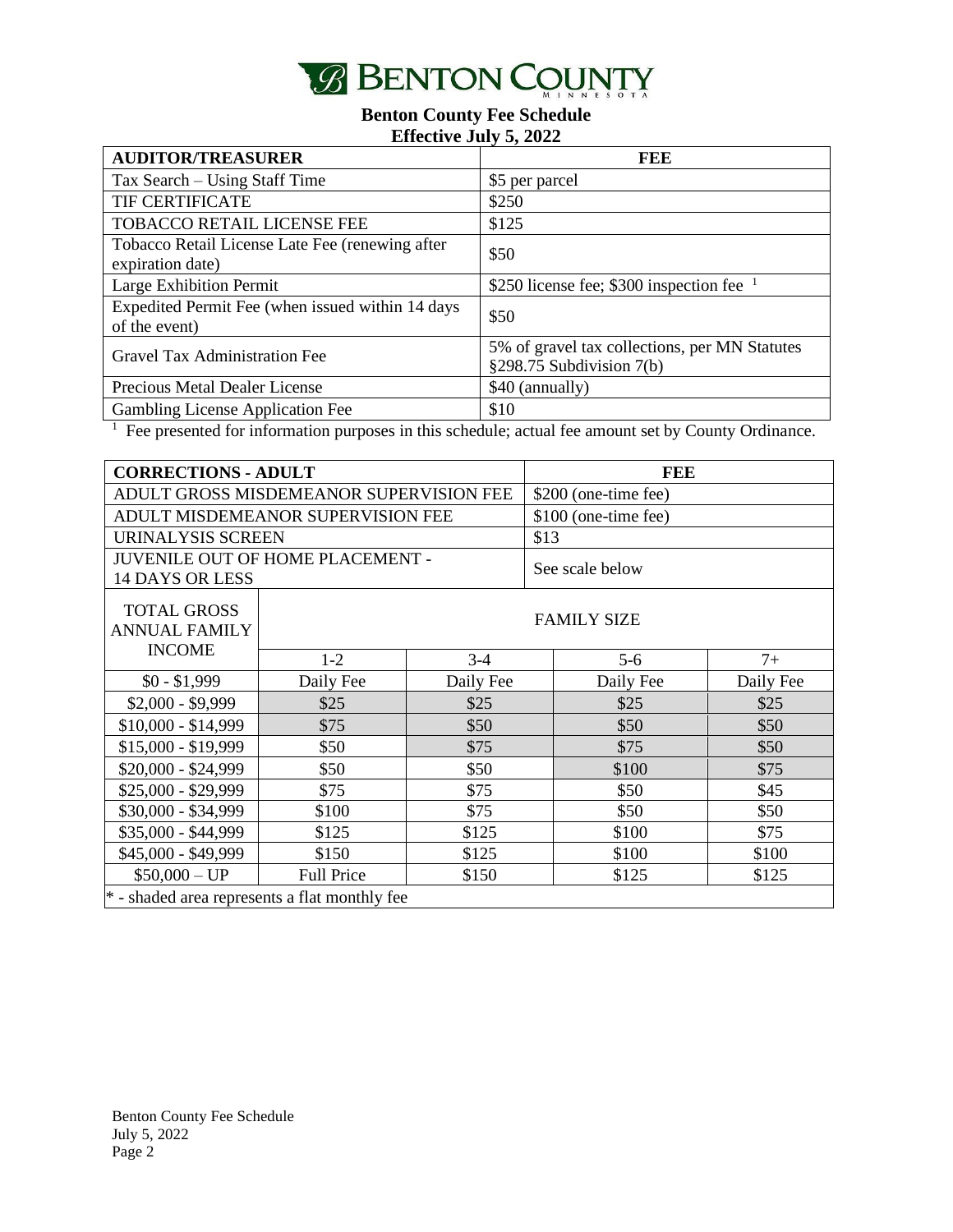

| <b>CORRECTIONS - JUVENILE</b>                                                                    |                    |     | <b>FEE</b>      |                |     |     |      |
|--------------------------------------------------------------------------------------------------|--------------------|-----|-----------------|----------------|-----|-----|------|
| <b>JUVENILE OUT OF HOME PLACEMENT -</b>                                                          |                    |     | See scale below |                |     |     |      |
| <b>15 DAYS OR MORE</b>                                                                           |                    |     |                 |                |     |     |      |
| Monthly Net Income<br>of Obligation                                                              | Number of Children |     |                 |                |     |     |      |
|                                                                                                  |                    | 2   | 3               | $\overline{4}$ | 5   | 6   | $7+$ |
| $$0 - 600$                                                                                       | 16%                | 19% | 22%             | 25%            | 28% | 30% | 32%  |
| $$601 - $650$                                                                                    | 17%                | 21% | 24%             | 27%            | 29% | 32% | 34%  |
| $$651 - $700$                                                                                    | 18%                | 22% | 25%             | 28%            | 31% | 34% | 36%  |
| $$701 - $750$                                                                                    | 19%                | 23% | 27%             | 30%            | 33% | 36% | 38%  |
| $$751 - $800$                                                                                    | 20%                | 24% | 28%             | 31%            | 35% | 38% | 40%  |
| $$801 - $850$                                                                                    | 21%                | 25% | 29%             | 33%            | 36% | 40% | 42%  |
| $$851 - $900$                                                                                    | 22%                | 27% | 31%             | 34%            | 38% | 41% | 44%  |
| $$901 - $950$                                                                                    | 23%                | 28% | 32%             | 36%            | 40% | 43% | 46%  |
| $$951 - $1,000$                                                                                  | 24%                | 29% | 34%             | 38%            | 41% | 45% | 48%  |
| $$1,001$ and above                                                                               | 25%                | 30% | 35%             | 39%            | 43% | 47% | 50%  |
| The table above shows the percentage of your net income you are required to pay monthly for your |                    |     |                 |                |     |     |      |

child's cost of out-of-home care. No fee will be assessed if family income is below Federal Poverty Guidelines.

| <b>PLANNING AND ZONING - SEPTIC</b>                                | <b>FEE</b>                                                 |
|--------------------------------------------------------------------|------------------------------------------------------------|
| Type I and II Septic System Permit                                 | \$200                                                      |
| Type III Septic System Permit                                      | \$250                                                      |
| Type IV Septic System Permit                                       | \$350 plus operating permit                                |
| Type V Septic System Permit                                        | \$400 plus operating permit                                |
| Alternative Septic System Permit                                   | \$250                                                      |
| <b>SEPTIC SYSTEM Without a PERMIT FEE</b>                          | \$500 administrative penalty plus double the<br>permit fee |
| <b>SEPTIC SYSTEM REINSPECTION</b>                                  |                                                            |
| <b>IMPROPER INSTALLATION</b>                                       | \$100                                                      |
| <b>COVER UP BEFORE INSPECTION</b>                                  | \$100                                                      |
| INCOMPLETE DESIGN/ERRORS (2ND<br><b>REVIEW)</b>                    | \$50                                                       |
| SEPTIC SYSTEM PERMIT- TANK ONLY<br><b>REPLACEMENT</b>              | \$100                                                      |
| CENTRAL SEWER SYSTEM PERMIT (3 or more<br>dwelling units/business) | \$400 plus operating permit                                |
| <b>HOLDING TANK</b>                                                | \$100 plus operating permit                                |
| <b>Holding Tank Operating Permit</b>                               | \$50 every three years                                     |
| <b>OPERATING PERMIT</b>                                            | \$100 annually (First time issued and renewals)            |
| Plumbing Code Inspection                                           | Per Building Code Fee Schedule                             |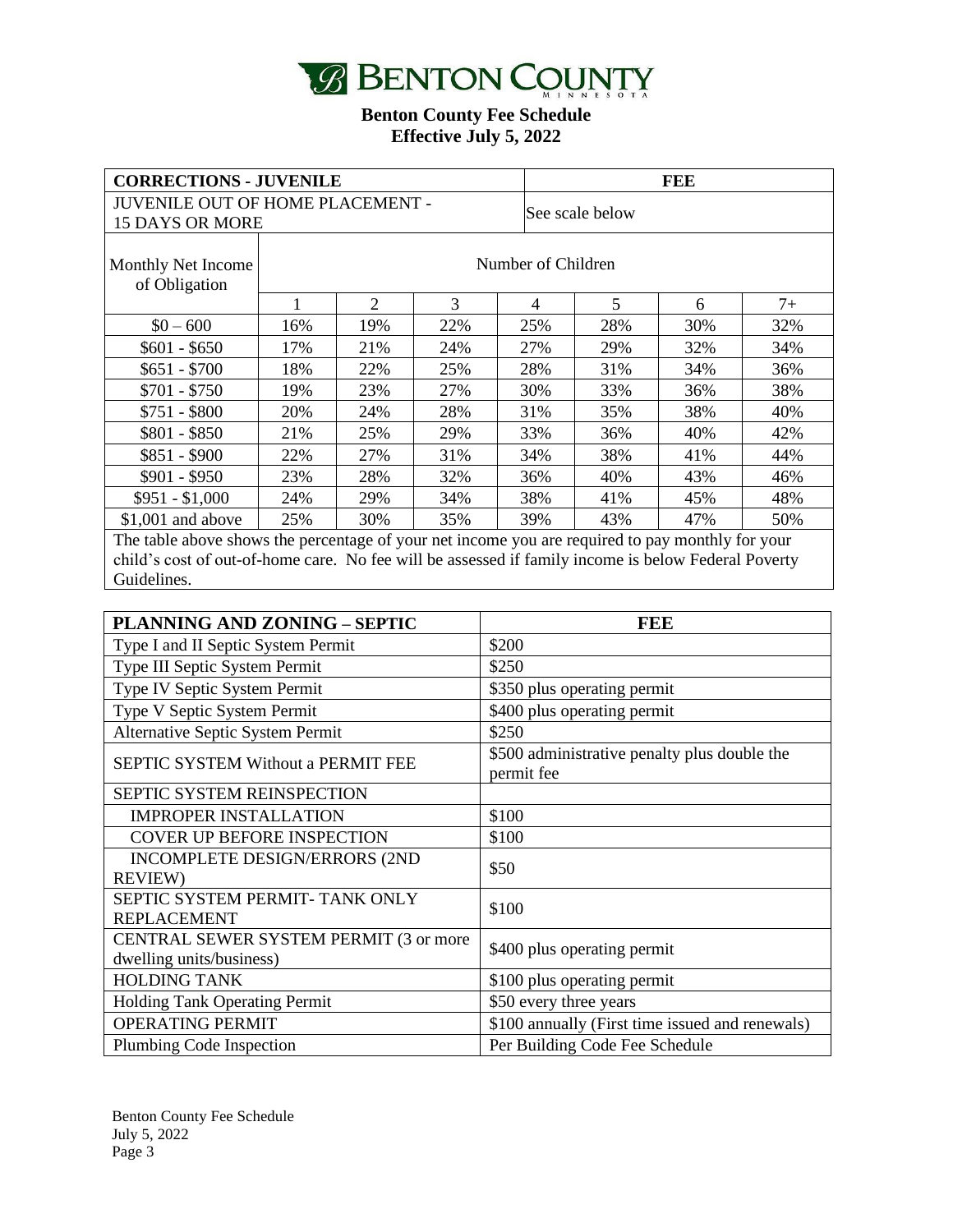

| PLANNING AND ZONING-SHORELAND     | FEE                                          |
|-----------------------------------|----------------------------------------------|
| <b>GRADING AND FILLING PERMIT</b> | \$100 (2 hours of review)                    |
| ADDITIONAL FIELD OR OFFICE WORK   | \$50 per hour                                |
| "AFTER THE FACT" SHORELAND        | \$500 administrative penalty plus double the |
| ALTERATION, VEGETATION REMOVAL,   | application fee                              |
| FILLING AND/OR GRADING PERMIT     |                                              |

| PLANNING AND ZONING - SOLID WASTE         | FEE                                            |
|-------------------------------------------|------------------------------------------------|
| <b>SOLID WASTE HAULERS LICENSE</b>        | \$200 base fee plus \$25 per truck             |
| <b>SOLID WASTE HAULERS BOND</b>           | \$10,000                                       |
| <b>SOLID WASTE HAULER WITHOUT LICENSE</b> | \$500 plus double the license fee for the year |
|                                           | work was done                                  |
| <b>SOLID WASTE FACILITY LICENSE</b>       | \$500 and bond per board                       |
| <b>LANDFILL RESTORATION LICENSE</b>       | \$500 and bond per board                       |
| SELECT DEMO. DEBRIS DISPOSAL PERMIT       | \$50                                           |
| SELECT DEMO. DEBRIS STOCKPILING FEE       | \$25                                           |
| PETROLEUM LANDSPREADING                   | \$250                                          |
| <b>APPLICATION</b>                        |                                                |
| <b>REINSPECTION</b>                       | \$50                                           |
| DEMOLITION LANDFILL LICENSE               | \$500                                          |
| <b>INSPECTION</b>                         | \$35                                           |
| SOLID WASTE MANAGEMENT SERVICE FEE        | \$10 per unit <sup>2</sup>                     |
| <b>Tire Collector License</b>             | \$500 and bond per County Board                |

 $2$  Fee presented for information purposes in this schedule; actual fee amount set by County Ordinance.

| PLANNING AND ZONING - WETLANDS                                                       | <b>FEE</b>                                                                                                                                |
|--------------------------------------------------------------------------------------|-------------------------------------------------------------------------------------------------------------------------------------------|
| NO LOSS/EXEMPTION CERTIFICATE                                                        | \$50 base fee for up to 1 hours of review time                                                                                            |
| REPLACEMENT PLAN APPLICATION                                                         | \$100 base fee for up to 2 hours of review time                                                                                           |
| <b>DELINEATION REVIEW</b>                                                            | \$75 base fee due at time of submittal (covers up<br>to 1.5 hours of review time)                                                         |
| OFFICE & FIELD WORK BEYOND SCOPE OF<br><b>PERMIT</b>                                 | \$50 per hour                                                                                                                             |
| <b>WETLAND BANKING</b><br>APPLICATIONS/MONITORING                                    | \$100 for Part A of the Application; \$100 for<br>Part B of the Application; delineation review<br>charged per the delineation review fee |
| "AFTER THE FACT" WETLAND<br>REPLACEMENT PLAN, EXEMPTION OR NO-<br><b>LOSS PERMIT</b> | \$500 administrative penalty plus double the<br>application fee                                                                           |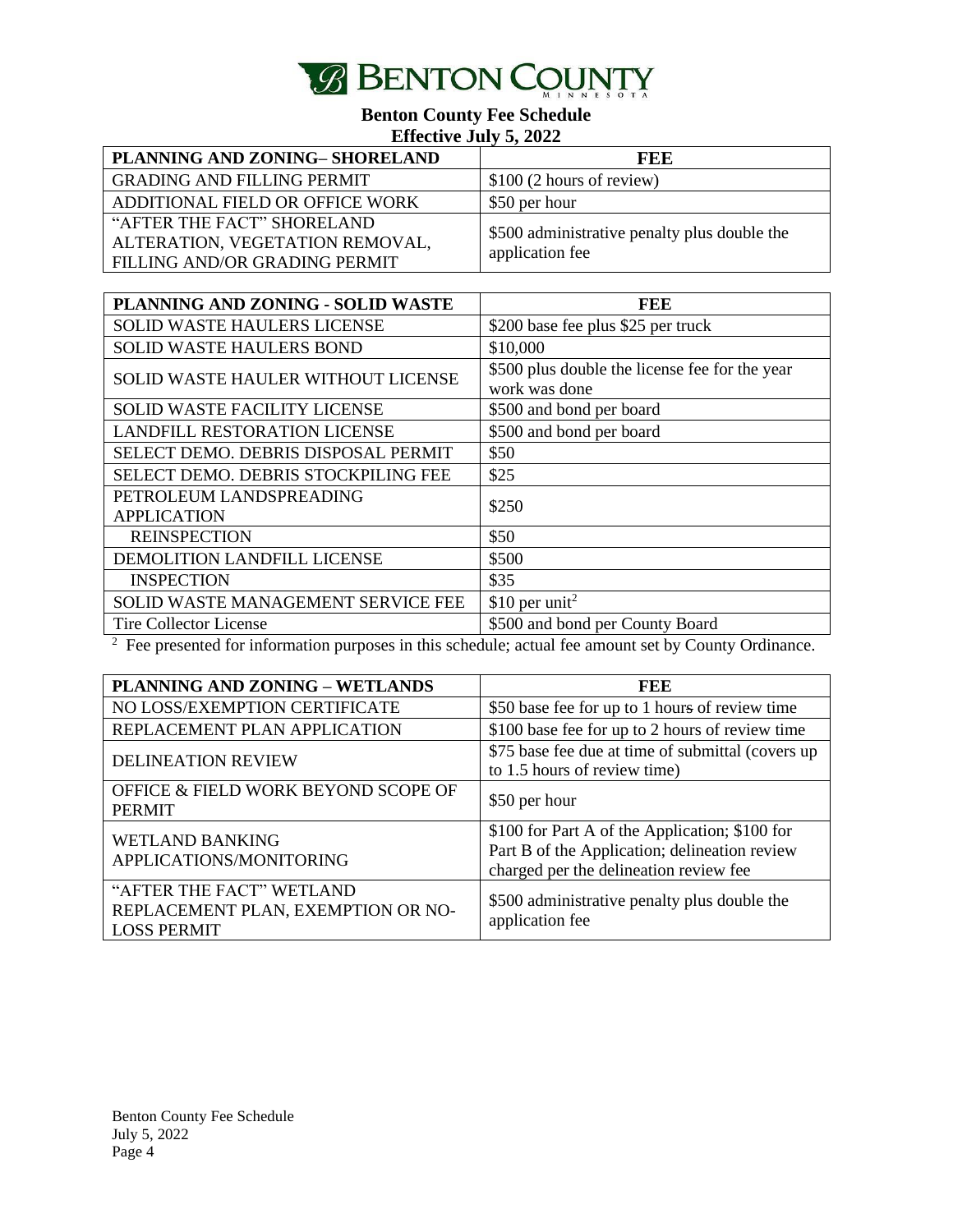

| PLANNING AND ZONING - WETLANDS                 | <b>FEE</b>                                                                                          |
|------------------------------------------------|-----------------------------------------------------------------------------------------------------|
| WETLAND BANKING TRANSACTION FEE                | \$50                                                                                                |
| Appeal of a Wetlands Conservation Act Decision | Base meeting fee of \$354, plus a Wetland<br>Appeal Board Meeting fee of \$750 and<br>recording fee |
| Site-specific monitoring                       | \$500 per year after the "as-builts"                                                                |

| <b>PLANNING AND ZONING - LAND USE</b>                       | <b>FEE</b>                                                                                                                                                                                                                                                                                                          |
|-------------------------------------------------------------|---------------------------------------------------------------------------------------------------------------------------------------------------------------------------------------------------------------------------------------------------------------------------------------------------------------------|
| <b>LAND USE PERMIT (Where Applicable)</b>                   | \$100                                                                                                                                                                                                                                                                                                               |
| EACH ADDITIONAL STRUCTURE                                   | \$50                                                                                                                                                                                                                                                                                                                |
| WITHIN SHORELAND PER PERMIT                                 | \$50                                                                                                                                                                                                                                                                                                                |
| WITHIN FLOODPLAIN PER PERMIT                                | \$50                                                                                                                                                                                                                                                                                                                |
| <b>CONSTRUCTION Without LAND USE PERMIT</b><br><b>FEE</b>   | \$500 plus double the permit fee                                                                                                                                                                                                                                                                                    |
| <b>VARIANCE APPLICATION FEE</b>                             | \$354 plus recording fee                                                                                                                                                                                                                                                                                            |
| <b>CONDITIONAL USE PERMIT</b>                               | \$354 plus recording fee                                                                                                                                                                                                                                                                                            |
| <b>INTERIM USE PERMIT</b>                                   | \$354 plus recording fee                                                                                                                                                                                                                                                                                            |
| After the Fact Variance                                     | Double the application fee                                                                                                                                                                                                                                                                                          |
| After the Fact Conditional Use Permit                       | Double the application fee                                                                                                                                                                                                                                                                                          |
| MINOR PRELIMINARY PLAT                                      | \$400                                                                                                                                                                                                                                                                                                               |
| <b>MAJOR PRELIMINARY PLAT</b>                               | \$600 minimum base fee assessed for all major<br>preliminary plats; add \$25 per lot for plats with<br>more than 10 lots but less than 26 lots; for plats<br>with 26 or more lots, base fee is \$975 plus \$10<br>per lot for all lots in excess of 25 lots $(\$975 =$<br>\$600 base fee plus \$375 for lots 11-25) |
| <b>MINOR FINAL PLAT</b>                                     | \$150                                                                                                                                                                                                                                                                                                               |
| <b>MAJOR FINAL PLAT</b>                                     | \$300                                                                                                                                                                                                                                                                                                               |
| SPECIAL PLANNING COMMISSION MEETING                         | \$800 plus permit fee                                                                                                                                                                                                                                                                                               |
| SPECIAL BOARD OF ADJUSTMENTS<br><b>MEETING</b>              | \$600 plus permit fee                                                                                                                                                                                                                                                                                               |
| <b>COUNTY COMPREHENSIVE PLAN</b>                            | \$40 plus postage                                                                                                                                                                                                                                                                                                   |
| <b>County Development Code</b>                              | \$80 plus postage, or $25¢$ per page for individual<br>sections or chapters                                                                                                                                                                                                                                         |
| Digital version of Comprehensive Plan (on flash<br>drive)   | \$10                                                                                                                                                                                                                                                                                                                |
| Digital version of the Development Code (on flash<br>drive) | \$10                                                                                                                                                                                                                                                                                                                |
| AMENDMENT TO DEVELOPMENT CODE                               | \$500                                                                                                                                                                                                                                                                                                               |
| AMENDMENT TO COMPREHENSIVE PLAN                             | \$500                                                                                                                                                                                                                                                                                                               |
| APPEAL TO BOARD OF ADJUSTMENT                               | \$354 plus recording fee                                                                                                                                                                                                                                                                                            |
| <b>ESSENTIAL SERVICES</b>                                   | $$150$ or 1% of total project cost (whichever is<br>greater)                                                                                                                                                                                                                                                        |

Benton County Fee Schedule July 5, 2022 Page 5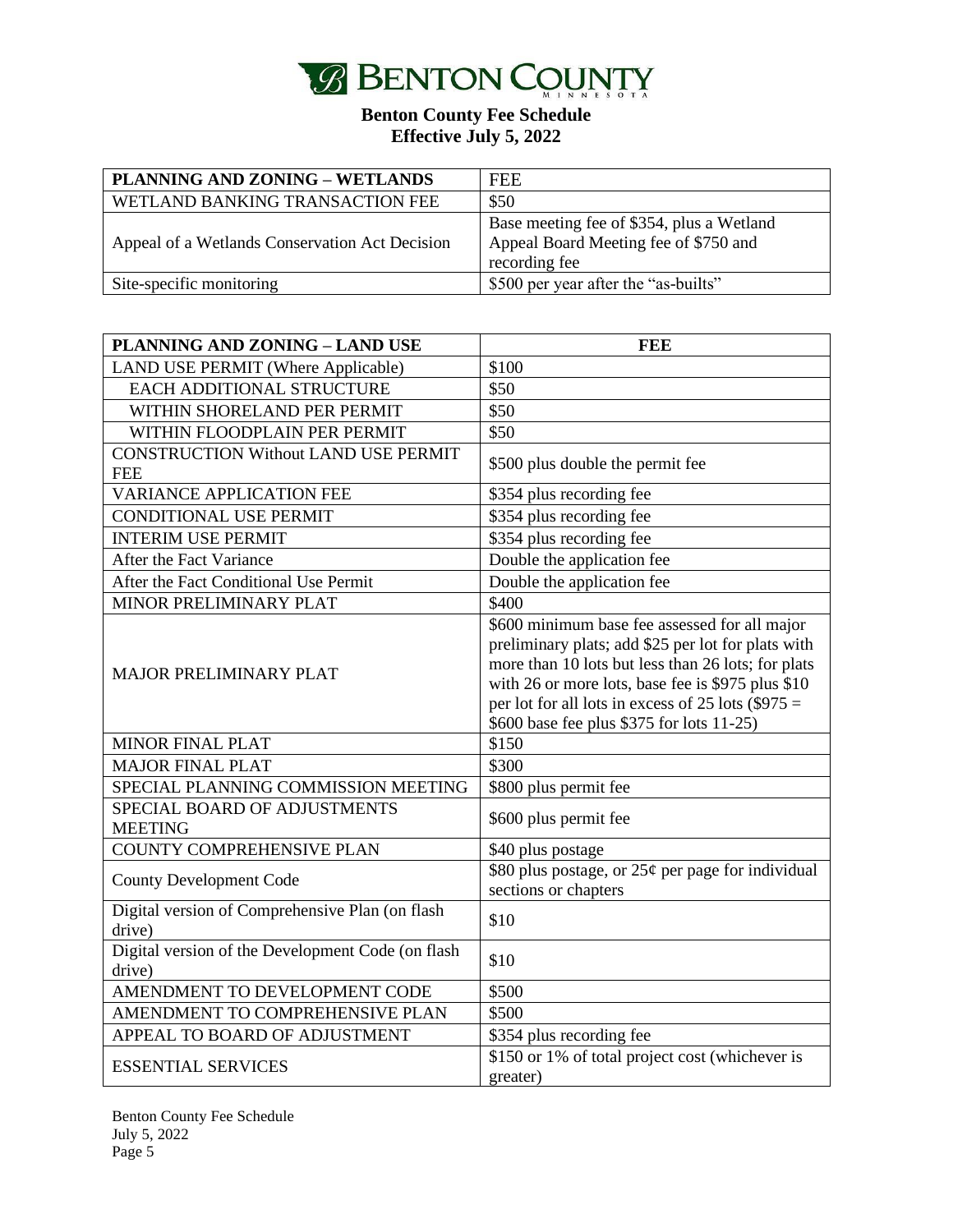

| <b>PLANNING AND ZONING - LAND USE</b>               | <b>FEE</b>                                                      |
|-----------------------------------------------------|-----------------------------------------------------------------|
| 911 ADDRESS & SIGN CREATION                         | \$50 for new construction (GPS and address                      |
| <b>UNPLATTED PARCELS</b>                            | number creation)                                                |
| 911 SIGN CREATION - PLATTED PARCEL                  | \$50                                                            |
| 911 SIGN REPLACEMENT OR REPAIR                      | Cost of Sign $(\$40)$ or Post $(\$10)$                          |
| 911 SIGN INSTALLATION (COUNTY-<br><b>INSTALLED)</b> | \$50 plus cost of sign creation                                 |
| <b>FLOOD PLAIN DETERMINATION</b>                    | \$50                                                            |
| MINING PERMIT (Small Scale)                         | \$200                                                           |
| RE-ZONE ANY DISTRICT (Except PUD)                   | \$500                                                           |
| RE-ZONE TO A Planned Unit Development               | \$1,000                                                         |
| <b>Planned Unit Development Amendment</b>           | \$500                                                           |
| Sign Permit                                         | Based on Building Code valuation (LUP fee in<br>Watab Township) |
| ADMINISTRATIVE LAND SPLIT (10 acres or<br>greater)  | \$150 plus recording fee                                        |
| Simple Plat                                         | \$300 plus recording fee                                        |
| AGRICULTURAL/RECREATIONAL SPLIT                     | \$75 plus recording fee                                         |
| ENVIRONMENTAL REVIEW (EAW/EIS/AUAR)                 | All costs associated                                            |
| Soil Verification                                   | \$100 first site; \$50 each additional site                     |

| PLANNING AND ZONING - BUILDING CODE      | FEE                                                 |
|------------------------------------------|-----------------------------------------------------|
| Valuation (fees based on building value) |                                                     |
| \$1 to \$2,000                           | \$17 for the first \$500, plus \$2.50 for each      |
|                                          | additional \$100 or fraction thereof, up to and     |
|                                          | including \$2,000 (\$50 minimum fee including       |
|                                          | plan review fee and State surcharge)                |
| \$2001 to \$25,000                       | \$54.50 for the first \$2,000, plus \$5.00 for each |
|                                          | additional \$1,000 or fraction thereof, up to and   |
|                                          | including \$25,000                                  |
| \$25,001 to \$500,000                    | \$169.50, plus 0.00625 times the valuation over     |
|                                          | \$25,000                                            |
| \$500,001 to \$1,000,000                 | \$3,138.25, plus 0.005 times the valuation over     |
|                                          | \$500,000                                           |
| Over \$1,000,000                         | \$5,638.25, plus 0.00375 times the valuation        |
|                                          | over \$1,000,000                                    |
| <b>State Surcharge</b>                   | $0.0005$ times the valuation up to \$500,000 (for   |
|                                          | projects over \$500,000 in valuation, see State     |
|                                          | fee schedule)                                       |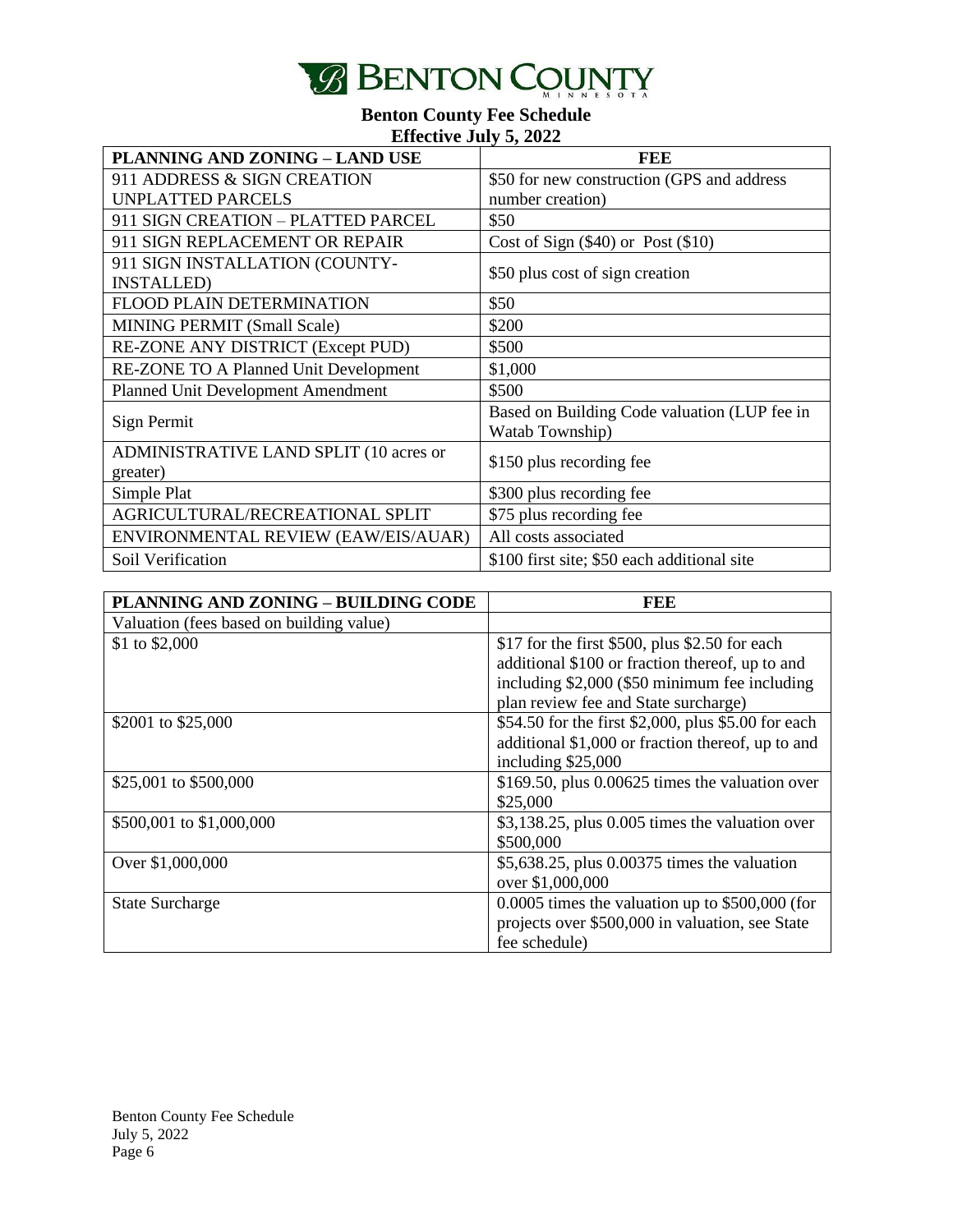

| PLANNING AND ZONING - BUILDING CODE                            | <b>FEE</b>                                 |
|----------------------------------------------------------------|--------------------------------------------|
| Plumbing (residential)                                         | \$49.50, plus State surcharge              |
| Mechanical (residential)                                       | \$49.50, plus State surcharge              |
| Air Conditioning Installations                                 | \$49.50, plus State surcharge              |
| Air Conditioning as part of a Mechanical Installation          | \$49.50, plus State surcharge              |
| Gas Piping not part of a Mechanical Installation               | \$49.50, plus State surcharge              |
| Replace (Wood or Gas)                                          | \$49.50, plus State surcharge              |
| Residential Fixture or Appliance under MN Statutes<br>§16B.665 | \$49.50, plus State surcharge              |
| Re-Roofing (residential)                                       | \$49.50, plus State surcharge              |
| Re-Siding                                                      | \$49.50, plus State surcharge              |
| Window Replacement (in existing openings)                      | \$49.50, plus State surcharge              |
| Demolition (residential)                                       | \$49.50, plus State surcharge              |
| Community Water or Sewer Hook-Up                               | \$49.50, plus State surcharge              |
| Re-Inspection                                                  | \$50 per hour, with 1 hour Minimum         |
| <b>Inspection during Non-Business Hours</b>                    | \$100 per hour, with 1 hour Minimum        |
| Building Plan Review - Residential                             | 65% of the Permit Fee                      |
| New Home Construction                                          | \$200 paid in advance; deducted from final |
|                                                                | permit fee                                 |
| Building Plan Review - Commercial                              | 65% of the Permit Fee                      |
| Construction without a Permit Investigation                    | Double the Permit Fee                      |
| Inspection of Existing Home Moved in Benton                    | \$150                                      |
| County                                                         |                                            |
| Commercial Structures (Plumbing, Mechanical,                   | Based on valuation                         |
| Roofing, Demolition, etc.)                                     |                                            |
| <b>Lead Certification Review</b>                               | \$5                                        |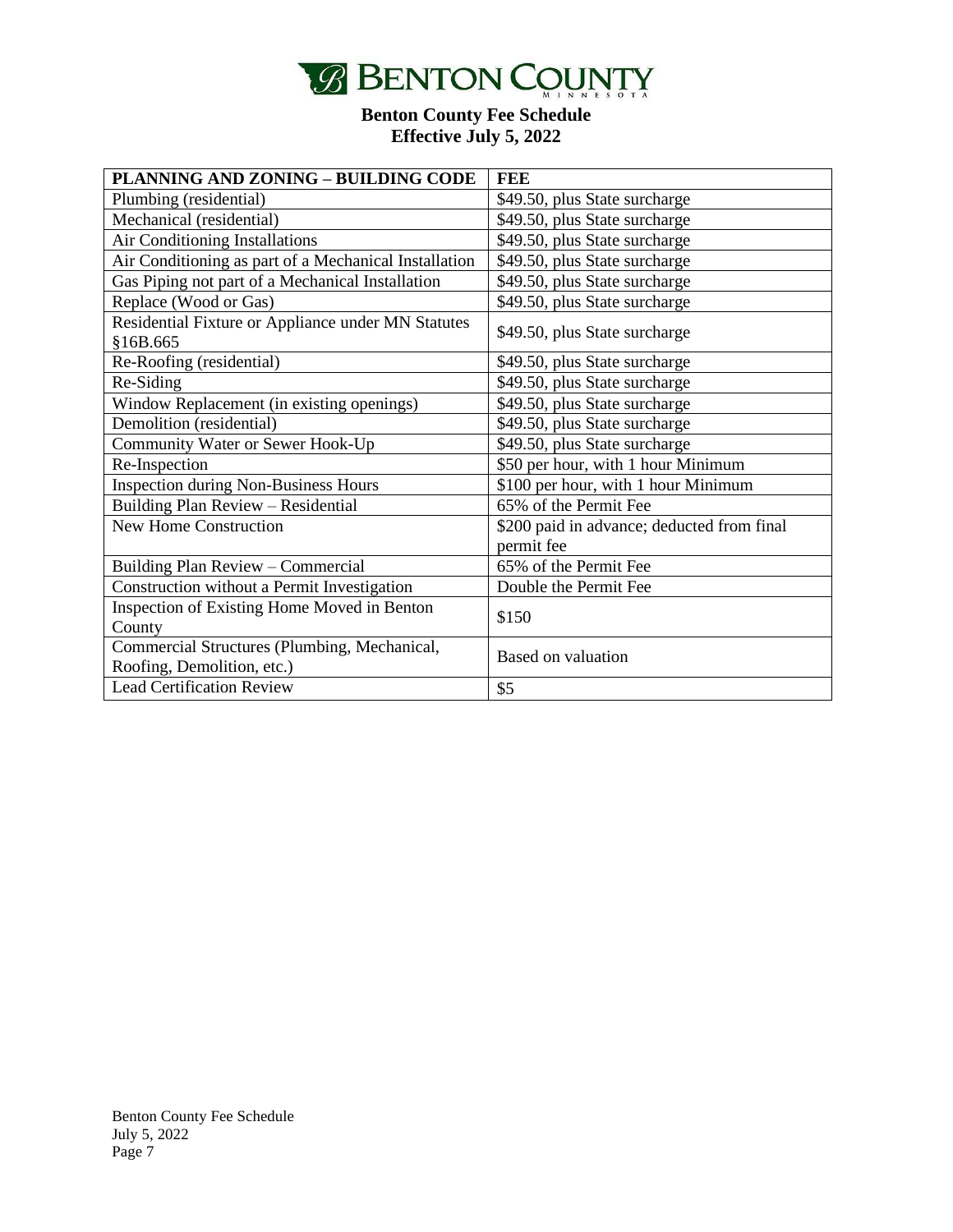

| <b>HUMAN SERVICES</b>                                            | <b>FEE</b>                                                                   |
|------------------------------------------------------------------|------------------------------------------------------------------------------|
| LEGALLY LICENSED FAMILY DAY CARE                                 |                                                                              |
| CHILD CARE LICENSING INSPECTION FEE                              | \$50                                                                         |
| (INITIAL - 1 YEAR)                                               |                                                                              |
| CHILD CARE LICENSING RENEWAL                                     | \$100 every other year                                                       |
| <b>INSPECTION FEE</b>                                            |                                                                              |
| <b>CAR SEAT EDUCATION</b>                                        |                                                                              |
| <b>BENTON COUNTY DAYCARE PROVIDERS</b>                           | \$25 per participant (fee waived for Benton<br>County foster care providers) |
| <b>OUT-OF-COUNTY DAYCARE AND FOSTER</b><br><b>CARE PROVIDERS</b> | \$25 per participant                                                         |
| Child Passenger Safety Training - Individuals                    | \$80 billed to insurance                                                     |
| Child Passenger Safety Training Group                            | \$57 per person billed to insurance                                          |
|                                                                  | \$20 donation per car seat (size for children up to                          |
|                                                                  | 40 lbs.)                                                                     |
| Car Seats                                                        | \$40 donation per car seat (size for children over                           |
|                                                                  | 40 lbs.)                                                                     |
| Car seat inspections                                             | \$10 per seat (fee waived for Benton County                                  |
|                                                                  | residents)                                                                   |
| <b>CORPORATE FOSTER HOMES</b>                                    |                                                                              |
| <b>INSPECTION FEE - ADULT OR CHILD</b>                           | \$500 for initial license; \$400 for 2-year renewal                          |
| <b>FOSTER HOME</b>                                               |                                                                              |
| <b>INSPECTION FEE - DUALLY-LICENSED</b><br><b>FOSTER HOME</b>    | \$500 for initial license; \$450 for 2-year renewal                          |
| <b>OUT OF HOME PLACEMENTS</b>                                    | Sliding Fee Schedule                                                         |
| <b>DETOX SERVICES</b>                                            | Sliding Fee Schedule                                                         |
| CENTRAL MINNESOTA MENTAL HEALTH                                  |                                                                              |
| <b>CENTER</b>                                                    | Sliding Fee Schedule                                                         |
| Rule 25 Assessments                                              | \$200                                                                        |
| <b>CLINIC - IMMUNIZATIONS</b>                                    |                                                                              |
| MN VACCINES FOR CHILDREN (MNVFC)                                 | \$5 donation plus administration fee                                         |
| MISC VACCINES (Non-MNVFC)                                        | Cost of vaccine plus administration fee                                      |
| <b>CLINIC - CHIP</b>                                             |                                                                              |
| FOOT CARE                                                        | \$20 donation                                                                |
| <b>SKILLED NURSING Home VISIT</b>                                | \$200 \$140 per visit billed to insurance                                    |
| <b>Skilled NURSING OFFICE VISIT</b>                              | \$20 donation per visit/\$70 billed to insurance                             |
| <b>Postpartum Depression Screening</b>                           | \$120 \$35 billed to insurance                                               |
| <b>Child Development Assessment</b>                              | \$120 \$35 billed to insurance                                               |
| Disease Prevention and Control – Case Management                 | \$120 \$35 billed to insurance                                               |
| Disease Prevention and Control - Direct Observed                 |                                                                              |
| Therapy                                                          | \$120 \$35 billed to insurance                                               |
| <b>Radon Test Kits</b>                                           | \$5 short term/\$10 long term                                                |
| Personal Representative                                          | \$52.88 per hour                                                             |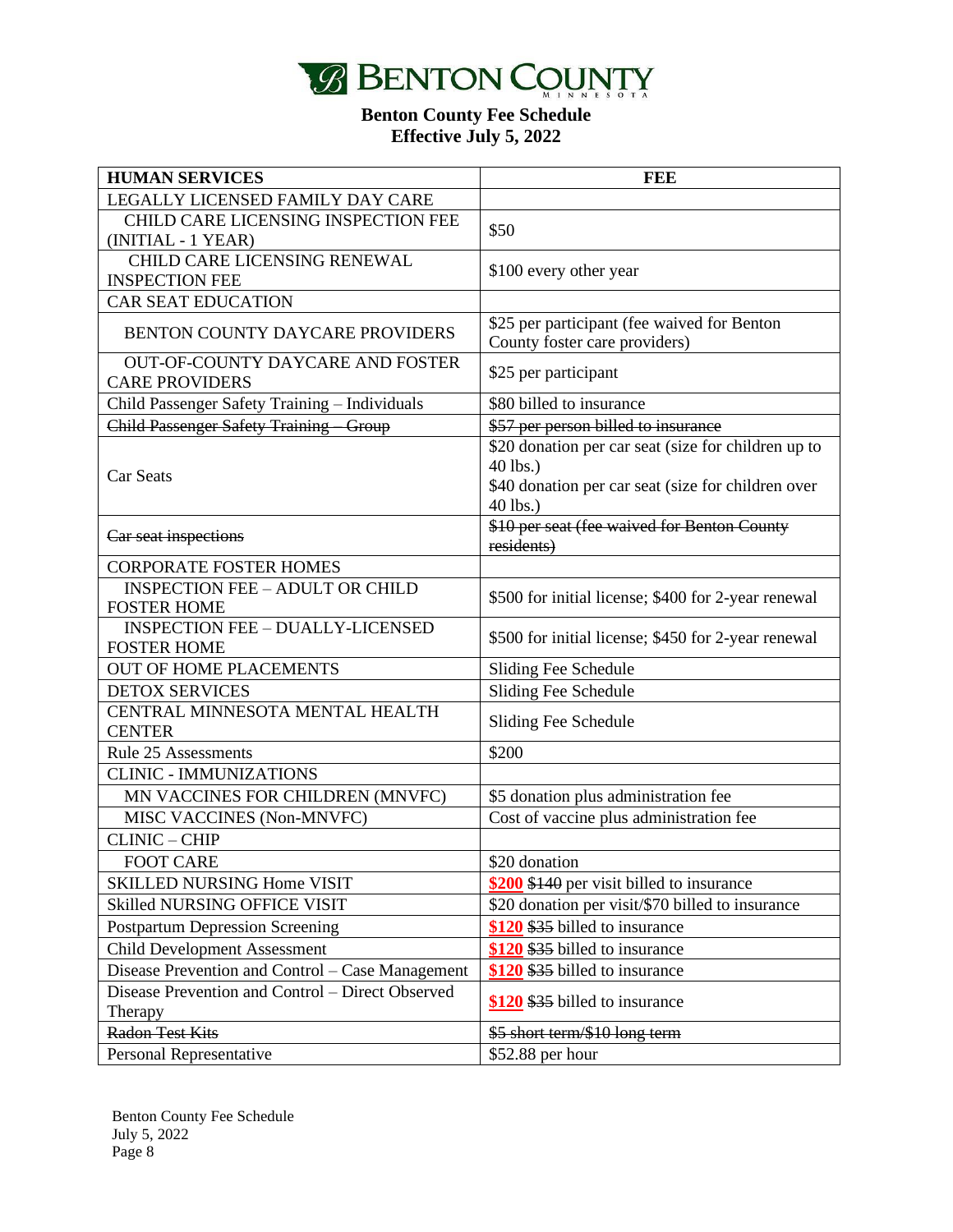

| <b>LAND SERVICES - ASSESSOR</b>                               | FEE                                                                                |
|---------------------------------------------------------------|------------------------------------------------------------------------------------|
| ASSESSING FEES PER HOUR                                       | \$45                                                                               |
| <b>TAX CALCULATIONS</b>                                       |                                                                                    |
| <b>SHORT CALCULATION</b>                                      | \$10 per request                                                                   |
| <b>COMPLEX CALCULATION</b>                                    | \$15 per request                                                                   |
| <b>COPIES OF INFORMATION</b>                                  |                                                                                    |
| FIELD CARDS-COPIES OR PHONE<br><b>REQUESTS</b>                | \$5                                                                                |
| <b>SALES INFORMATION</b>                                      | \$5                                                                                |
| CERTIFICATES OF REAL ESTATE VALUE                             | \$1                                                                                |
| <b>Archival Search</b>                                        | $$10$ per request – simple<br>\$15 per request - complex                           |
| <b>BULK DATA REQUEST - ELECTRONIC</b>                         | \$50 per hour (1 hour minimum), plus $10¢$ per<br>parcel                           |
| <b>BULK DATA REQUEST - PAPER</b>                              | Electronic Bulk Data Request Fee, plus 25¢ per<br>printed page                     |
| Web Access to Beacon (Assessor, Property Tax and<br>GIS Data) |                                                                                    |
| Daily Use Fee                                                 | \$10 (access for a 24 hour period)                                                 |
| Monthly Use Fee                                               | \$35 (access for 30 days)                                                          |
| <b>Annual Subscription</b>                                    | \$300 for 12 months of access from the date sign-<br>up is activated by the County |

| <b>LANDS SERVICES - RECORDER</b>                    | FEE                                                                   |
|-----------------------------------------------------|-----------------------------------------------------------------------|
| Copies of recorded documents                        | \$1 per page (hardcopy or digital)                                    |
| MONTHLY INDEX COMPUTER PRINTOUT                     | \$20 plus $$0.25$ per page                                            |
| COPY OF TORRENS CERTIFICATE OF TITLE                | \$5 per certified copy                                                |
| <b>CERTIFIED COPIES</b>                             | $$10^3$                                                               |
| COPY OF PLAT OR LARGE MAP                           | \$10 per sheet                                                        |
| <b>GENEALOGY SEARCH</b>                             | \$20 per hour                                                         |
| <b>Online Access to Recorded Documents</b>          |                                                                       |
| Set-up Fee (One-Time)                               | \$50 per user; \$10 for each additional user per<br>company (account) |
| Single use service fee                              | \$5 one time charge plus \$1 per page                                 |
| Level 1 Access (up to 200 documents accessed)       | \$100                                                                 |
| Level 2 Access (201 to 499 documents accessed)      | \$150                                                                 |
| Level 3 (500 to 1199 documents accessed))           | \$300                                                                 |
| Online Access to Historical Property Records (1850- | \$10 per day (24 hours); \$30 per month; \$300 per                    |
| 1986)                                               | year                                                                  |

<sup>3</sup> Fee presented for information purposes only; actual fee amount set by State Statute.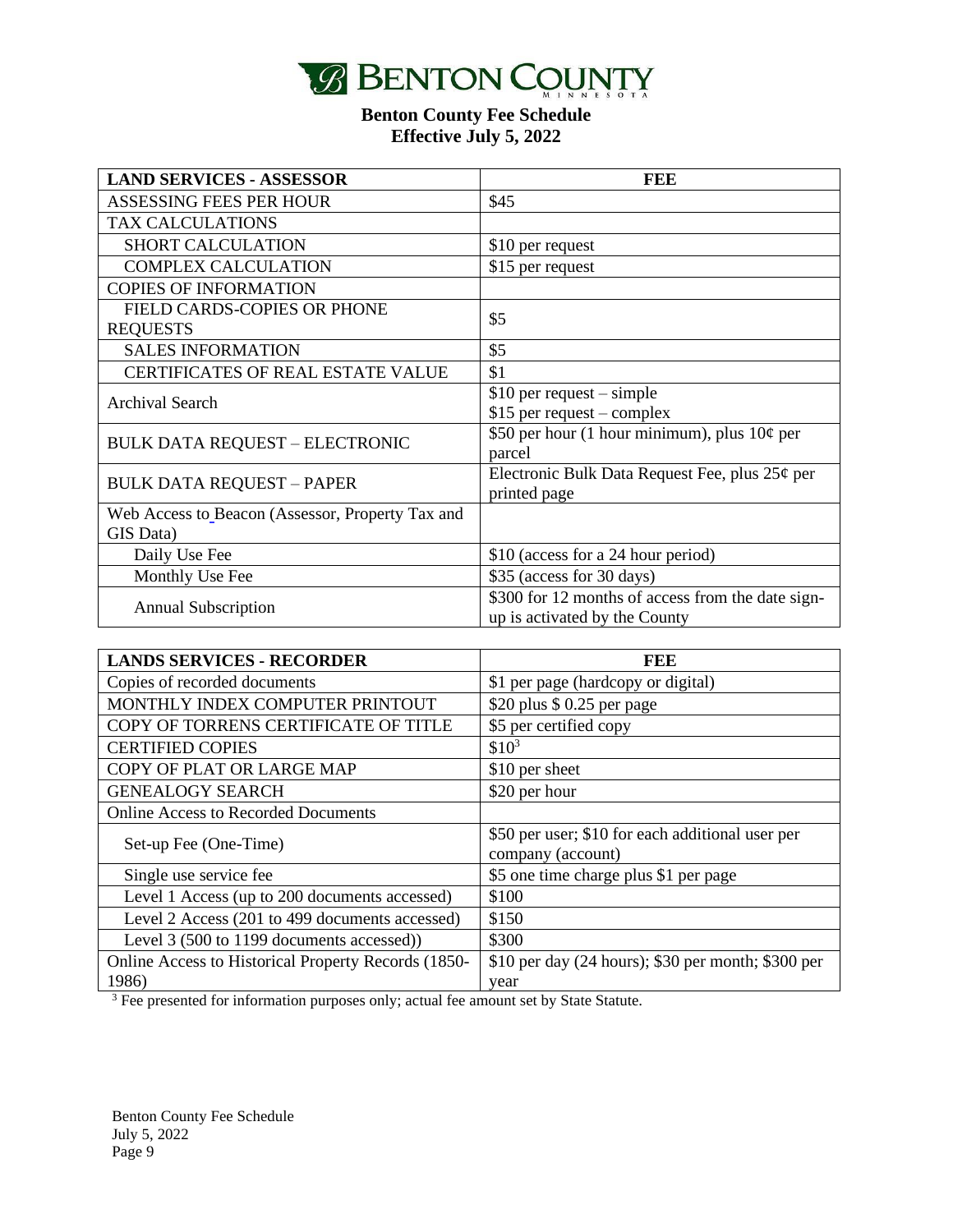

| <b>LANDS SERVICES - RECORDER</b>                   | FEE                                                                                                    |
|----------------------------------------------------|--------------------------------------------------------------------------------------------------------|
| Marriage License Regular Fee <sup>3</sup>          | \$115                                                                                                  |
| Marriage License – Reduced Fee $3$                 | \$40 (if applicants complete 12 hours of<br>premarital education as defined in MN Statutes<br>\$517.08 |
| Illegible/Incomplete Certificate                   | \$20 (in addition to regular or reduced marriage)<br>license fee)                                      |
| Marriage License – Absent Applicant                | \$20 (in addition to regular or reduced marriage<br>license fee)                                       |
| Marriage License – Amendments $3$                  | \$40 (in addition to regular or reduced marriage<br>license fee)                                       |
| Marriage License – Duplicate                       | \$20 (in addition to regular or reduced marriage<br>license fee)                                       |
| Ordinations (Marriage Officiant Credential Filing) | \$20                                                                                                   |
| <b>Felony Name Change</b>                          | \$20                                                                                                   |

 $3$  Fee presented for information purposes only; actual fee amount set by State Statute.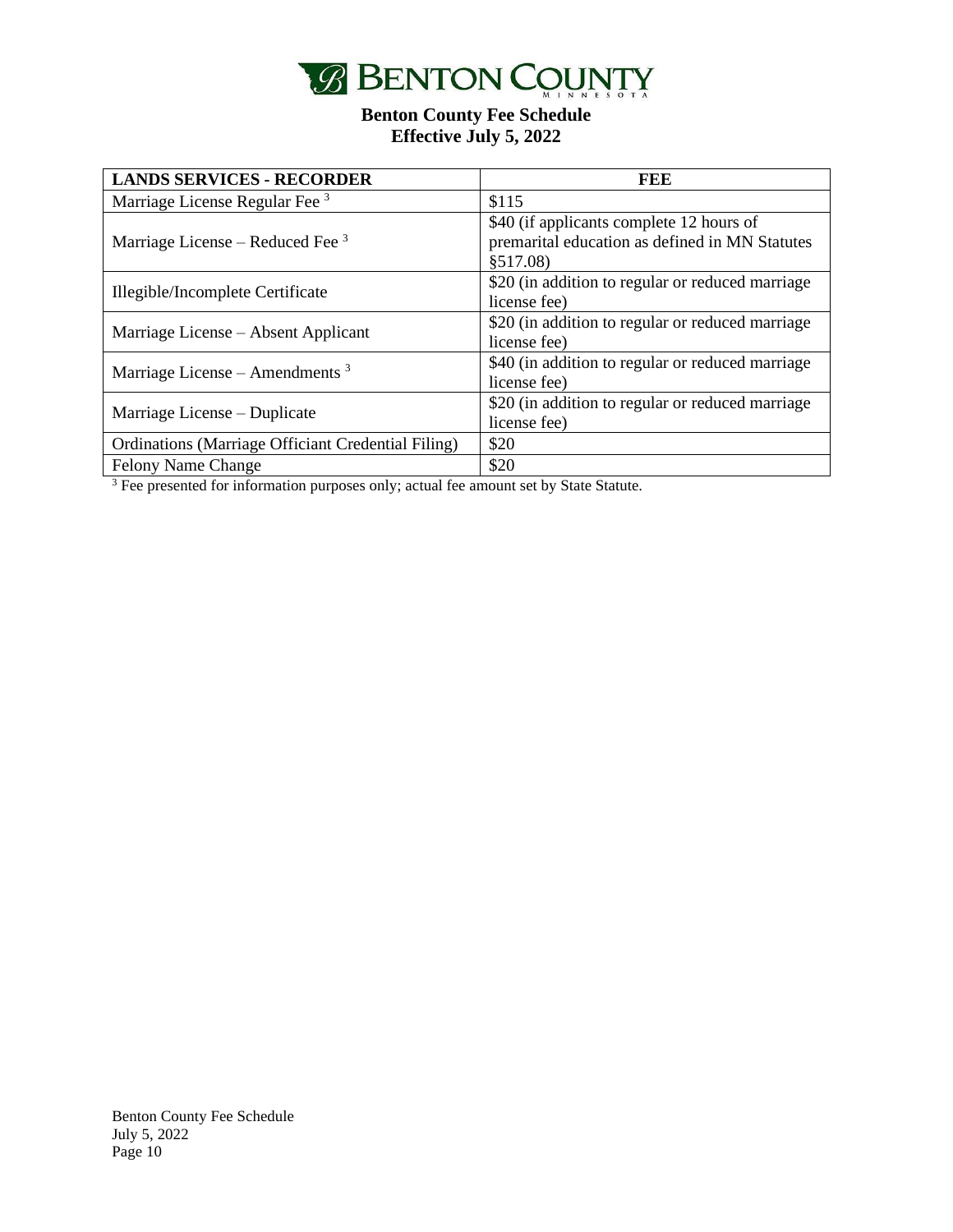

| <b>PARKS</b>                                                                                 | <b>FEE</b>                                                                                                                                                                                                                                                                                                                                                                                  |
|----------------------------------------------------------------------------------------------|---------------------------------------------------------------------------------------------------------------------------------------------------------------------------------------------------------------------------------------------------------------------------------------------------------------------------------------------------------------------------------------------|
| <b>SMALL SHELTER</b>                                                                         | \$40                                                                                                                                                                                                                                                                                                                                                                                        |
| LARGE SHELTER (Sportsman's)                                                                  | \$60                                                                                                                                                                                                                                                                                                                                                                                        |
| <b>SHELTER DEPOSIT</b>                                                                       | \$30 for each shelter reserved                                                                                                                                                                                                                                                                                                                                                              |
| <b>LAKEVIEW CENTER RENTAL</b>                                                                | Half Day \$125 (8 a.m. to 4:00 p.m.; 5 p.m. to<br>midnight, Monday through Thursday only)<br>Full Day \$250 (Friday, Saturday and Sunday rent<br>at full day only; 8:00 a.m. to midnight)<br>Weekend \$450 (Friday/Saturday rentals or<br>Saturday/Sunday rentals; 8:00 a.m. to midnight<br>each day)<br>Three-day weekend \$600 (Friday through Sunday;<br>8:00 a.m. to midnight each day) |
| LAKEVIEW CENTER RENTAL - NON-PROFIT                                                          |                                                                                                                                                                                                                                                                                                                                                                                             |
| & GOVERNMENT AGENCIES                                                                        | 50% of regular rates, plus the full deposit                                                                                                                                                                                                                                                                                                                                                 |
| <b>LAKEVIEW CENTER DEPOSIT</b>                                                               | \$200                                                                                                                                                                                                                                                                                                                                                                                       |
| LAKEVIEW CENTER CLEANING FEE                                                                 | \$20 per hour, minimum \$20                                                                                                                                                                                                                                                                                                                                                                 |
| LAKEVIEW AND SHELTER CANCELLATION<br><b>FEE</b>                                              | \$20                                                                                                                                                                                                                                                                                                                                                                                        |
| CAMPING - Non-Electric Site (2 ADULTS, KIDS<br><b>FREE WITH PARENTS)</b>                     | \$20 per night                                                                                                                                                                                                                                                                                                                                                                              |
| Camping – Electric Site (2 Adults, Children Free<br>with Parents)                            | \$30 per night                                                                                                                                                                                                                                                                                                                                                                              |
| ADDITIONAL ADULT (OVERNIGHT VISITOR,<br>18 YEARS & OLDER)                                    | \$4                                                                                                                                                                                                                                                                                                                                                                                         |
| <b>CAMPING FEES - WEEKLY</b>                                                                 | \$150                                                                                                                                                                                                                                                                                                                                                                                       |
| <b>CAMPING FEES - MONTHLY</b>                                                                | \$500                                                                                                                                                                                                                                                                                                                                                                                       |
| CAMPING FEES - SEASON-(ALL DAYS -<br><b>MEMORIAL WEEKEND - LABOR DAY</b><br><b>WEEKEND</b> ) | \$1,100                                                                                                                                                                                                                                                                                                                                                                                     |
| DUMPING FEES - UNREGISTERED CAMPERS                                                          | \$10                                                                                                                                                                                                                                                                                                                                                                                        |
| <b>FIREWOOD</b>                                                                              | \$7 per bundle                                                                                                                                                                                                                                                                                                                                                                              |
| ICE - 5 LB. BAG                                                                              | \$2 per bag                                                                                                                                                                                                                                                                                                                                                                                 |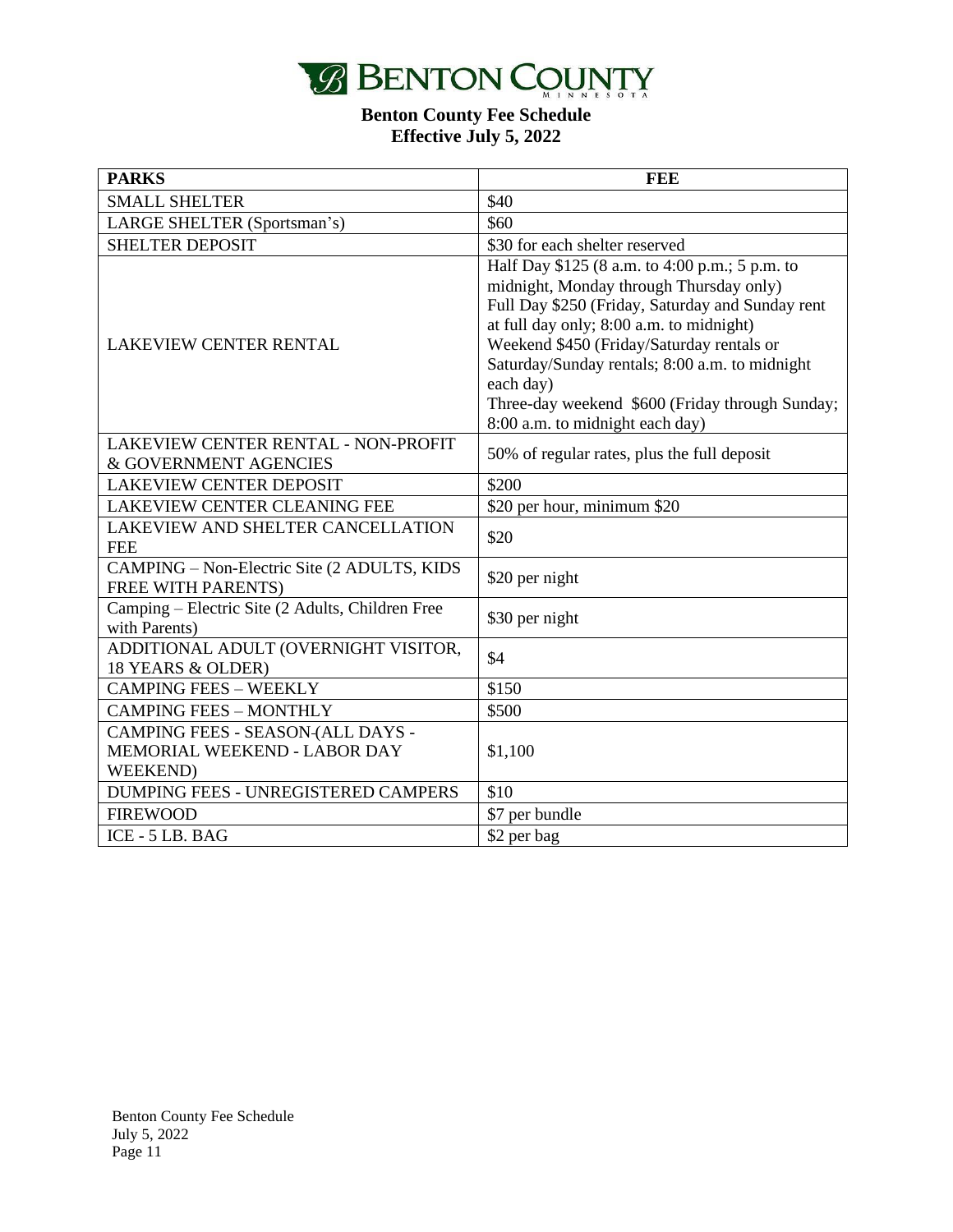

| <b>PUBLIC WORKS</b>                              | <b>FEE</b>                                                       |
|--------------------------------------------------|------------------------------------------------------------------|
| Mailbox Post - Swing Away                        | \$75                                                             |
| SPECIFIC SERVICE SIGNS                           | \$500 for the 1 <sup>st</sup> sign; owner to pay for replacement |
| CULVERTS (sales limited to supply on hand)       | Actual cost, plus tax, transportation and handling               |
| UTILITY PERMITS                                  | \$100                                                            |
| <b>UTILITY BOND</b>                              | $$10,000 - $25,000$ depending on scope of work                   |
| Drainage and Ditch Cleaning Permit               | \$50, plus right-of-way work bond                                |
| RIGHT- OF-WAY WORK BOND                          | $$250 - $25,000$ depending on scope of work                      |
| ENTRANCE PERMITS-RESIDENTIAL (field              |                                                                  |
| entrance 24 ft. wide or less)                    | \$100                                                            |
| ENTRANCE BOND-RESIDENTIAL (field                 |                                                                  |
| entrance 24 ft. wide or less)                    | \$500                                                            |
| ENTRANCE PERMITS-COMMERCIAL (field               |                                                                  |
| entrance $>24$ ft. wide)                         | \$200                                                            |
| ENTRANCE BOND-COMMERCIAL (field                  |                                                                  |
| entrance $>24$ ft. wide)                         | Depends on scope of work                                         |
| STREET ENTRANCE PERMIT                           | \$250                                                            |
| STREET ENTRANCE BOND                             | Cost varies depending on scope of work                           |
| Work Completed After-the-Fact/After-the-Fact     |                                                                  |
| Permit                                           | Double the permit fee                                            |
| Special Road Use Permit                          | \$100                                                            |
| <b>Special Farm Products Permit</b>              | \$300 per six axle truck; \$500 per seven axle truck             |
| Special Overweight Permit for Road Construction  |                                                                  |
| Materials                                        | \$300 per six axle truck; \$500 per seven axle truck             |
| <b>ROADWAY WORK BOND</b>                         | \$10,000 - \$25,000 depending on scope of work                   |
| <b>Moving Permit</b>                             | \$50 per trip; \$200 for annual permit                           |
| Oversize/Overweight Vehicle Permit               |                                                                  |
| Up to 80,000 lbs gross vehicle weight            | Moving Permit Fee                                                |
| Over 80,000 lbs up to 100,000 lbs gross vehicle  |                                                                  |
| weight                                           | Moving Permit Fee, plus \$25 per trip                            |
| Over 100,000 lbs up to 150,000 lbs gross vehicle | Moving Permit Fee, plus \$50 per trip                            |
| weight                                           |                                                                  |
| Over 150,000 lbs up to 200,000 lbs gross vehicle | Moving Permit Fee, plus \$75 per trip                            |
| weight                                           |                                                                  |
| Over 200,000 lbs up to 250,000 lbs gross vehicle | Moving Permit Fee, plus \$100 per trip                           |
| weight                                           |                                                                  |
| Over 250,000 lbs up to 300,000 lbs gross vehicle | Moving Permit Fee, plus \$150 per trip                           |
| weight                                           |                                                                  |
| Over 300,000 lbs gross vehicle weight            | Moving Permit, Fee, plus \$200 per trip                          |
| <b>COUNTY HIGHWAY ENGINEER'S FEE FOR</b>         | \$60 plus \$40 /hour for Technician's time, and                  |
| <b>PLAT REVIEW</b>                               | \$60/hour for Engineer's review time                             |
| COUNTY SURVEYOR'S FEE FOR PREL. PLAT             | \$75                                                             |
| <b>REVIEW</b>                                    |                                                                  |
| COUNTY SURVEYOR'S FEE FOR FINAL PLAT             | \$350 plus \$30 per lot, park or outlot (minimum                 |
| & RLS REVIEW                                     | \$470)                                                           |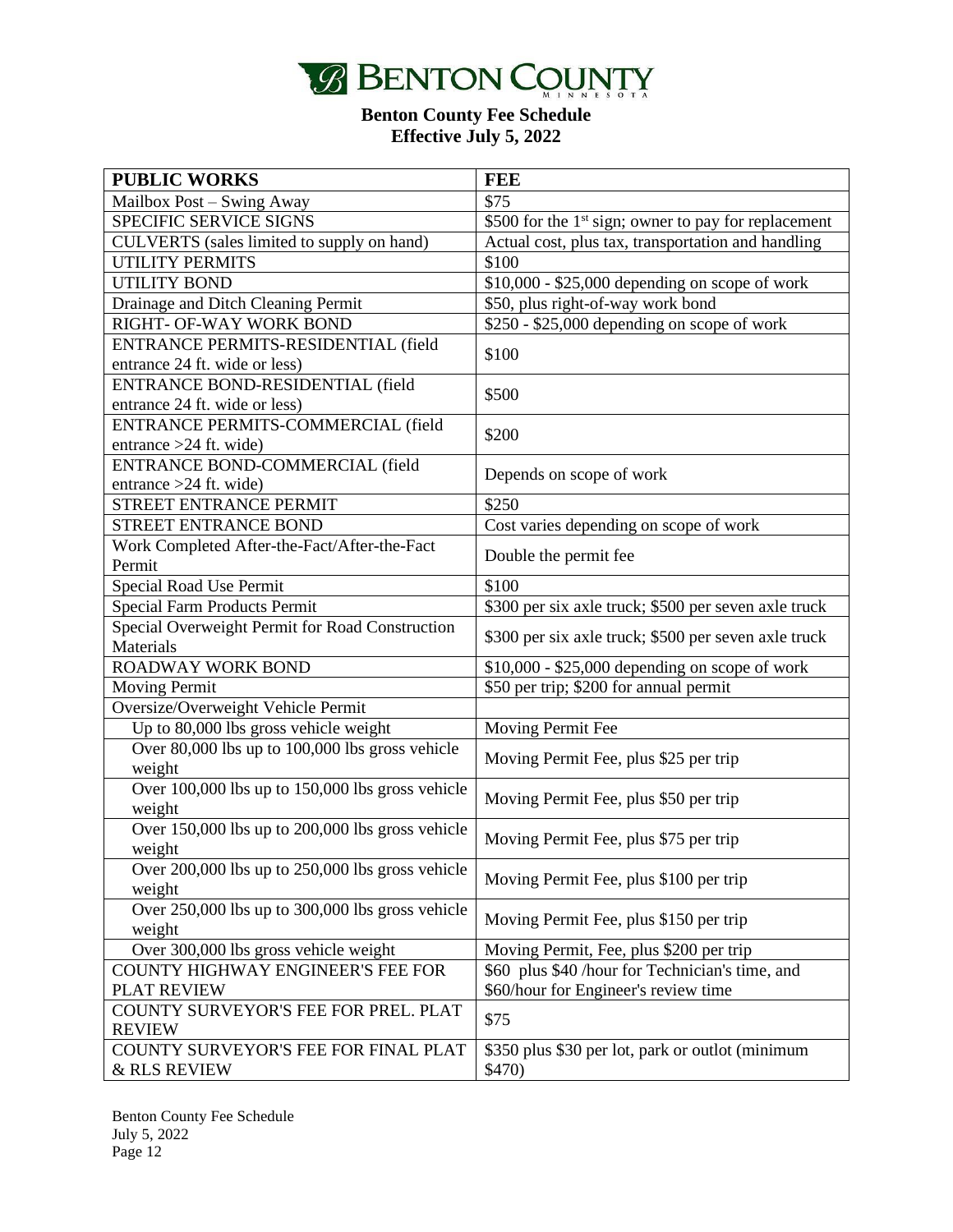

| <b>PUBLIC WORKS</b>                                                         | FEE                                                        |
|-----------------------------------------------------------------------------|------------------------------------------------------------|
| COUNTY SURVEYOR'S FEE FOR PLAT<br>REVIEW OF COMMON INTEREST<br>LCOMMUNITIES | \$350 plus \$30 per lot, park or outlot (minimum<br>\$470) |

| <b>SHERIFF</b>                            | <b>FEE</b>                                            |
|-------------------------------------------|-------------------------------------------------------|
| <b>BOARDING OUT-COUNTY PRISONERS</b>      | \$57.50 per day                                       |
| <b>HUBER FEES</b>                         | \$15 per day, if applicable                           |
| <b>WEEKENDER FEE</b>                      | \$20 per weekend, plus room and board                 |
| <b>LOCKERS</b>                            | 25¢                                                   |
| <b>ACCIDENT REPORT</b>                    | 25¢ per page or \$1.00 if mailed                      |
| <b>INITIAL URINALYSIS</b>                 | $\overline{$}25$                                      |
| ADDITIONAL URINALYSIS                     | \$25 for test cup                                     |
| <b>JAIL BOOKING FEE</b>                   | \$20                                                  |
| <b>JAIL NURSE CO-PAY</b>                  | \$5 per visit                                         |
| JAIL MEDICATION CO-PAY                    | Full prescription cost                                |
| <b>FINGERPRINTS</b>                       | \$10                                                  |
| Sentence to Service Crew Fee              | \$150 per day; \$75 for less than 4 hours; 4 hours or |
| <b>CIVIL PROCESS</b>                      | more pay full daily rate<br>$\overline{$}50$          |
| WRIT OF EXECUTION                         | \$50                                                  |
| WRIT OF EXECUTION COMMISSION              | 4% of total                                           |
| WRIT OF EXECUTION NOT FOUND               | \$50                                                  |
|                                           |                                                       |
| <b>MILEAGE</b>                            | I.R.S. Standard Business Mileage Rate<br>\$50         |
| <b>SALE NOTICE</b><br><b>SHERIFF SALE</b> | \$60                                                  |
|                                           | \$50 (for third and subsequent false alarm response   |
| <b>FALSE ALARM FEE</b>                    | per calendar year                                     |
| <b>FILING NO SERVICE</b>                  | \$50                                                  |
| <b>LEGAL NOT FOUND</b>                    | \$50                                                  |
| <b>SECURING PROPERTY</b>                  | \$50 per hr.                                          |
| <b>REPORT OF SALE</b>                     | \$50                                                  |
|                                           | \$250 (includes \$50 non-refundable redemption        |
| REDEMPTION OF PROPERTY                    | preparation fee)                                      |
| REDEMPTION OF PROPERTY - SEPARATE         | \$250 (includes \$50 non-refundable redemption        |
| <b>JUNIOR CREDITORS</b>                   | preparation fee)                                      |
| FILING OF INTENTION TO REDEEM             | \$100 per notice                                      |
| FILING OF OTHER DOCUMENTS FOLLOWING       | \$20                                                  |
| <b>REDEMPTION</b>                         |                                                       |
| <b>EXPLOSIVE PERMITS</b>                  | $\overline{$}25$                                      |
| <b>BUILDING MOVES</b>                     | Per contract services                                 |
| <b>EVICTION</b>                           | \$50                                                  |
| 911 CALL RECORDING                        | Staff time and cost of media tape                     |
| Electronic Data on CD/DVD                 | Staff time and \$1 for each CD/DVD                    |

Benton County Fee Schedule July 5, 2022 Page 13